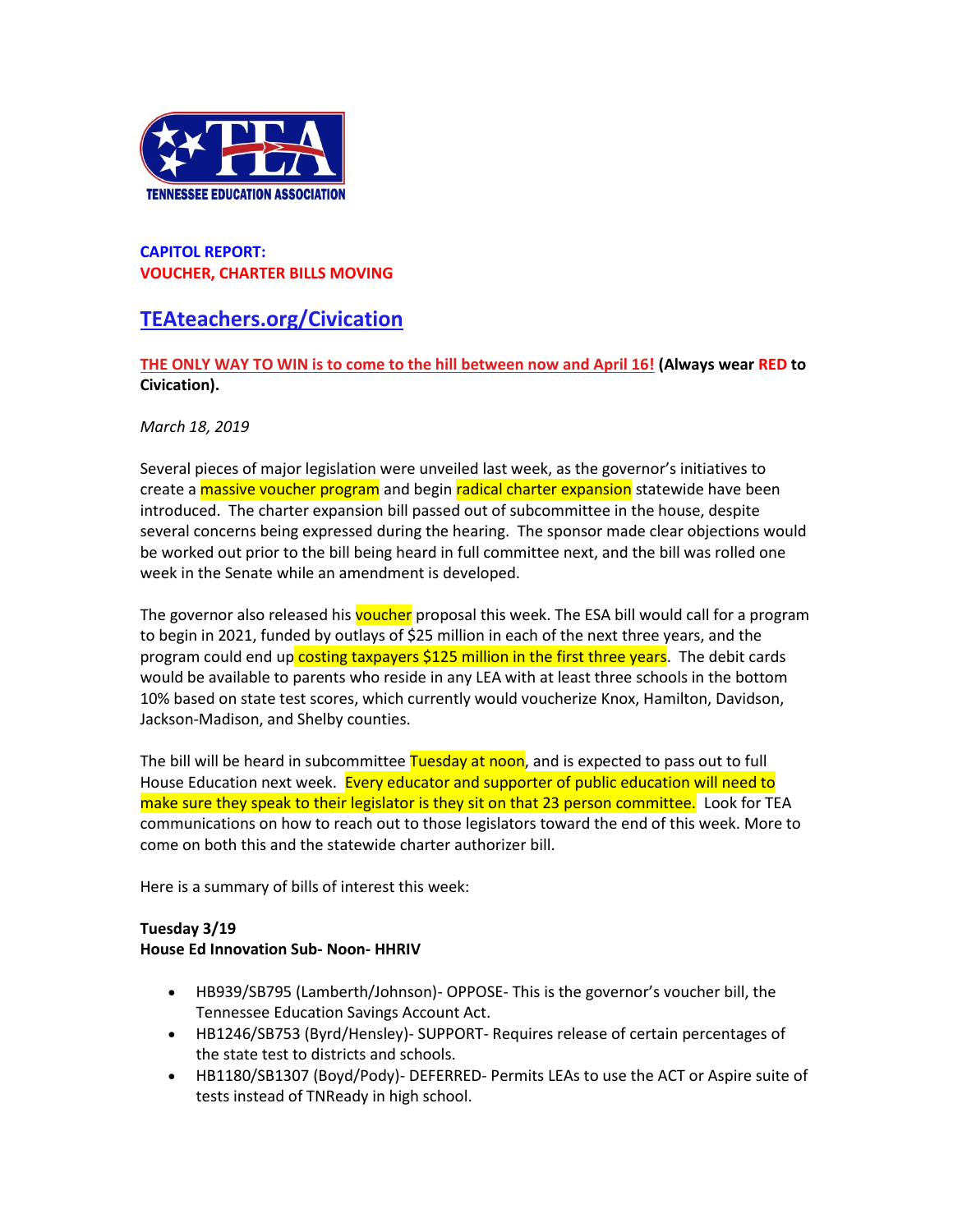• HB1261/SB953 (Dixie/Yarbro)- SUPPORT- Asks department to reimburse parents of economically disadvantaged students for the cost of taking on AP exam.

#### **House Ed Admin Sub- 4:30PM- HHRIII**

• HB952/SB808 (Lamberth/Johnson)- MONITOR- Admin bill that transfers authority for several functions from the SBE to the TDOE.

### **Wednesday 3/20 Full House Ed- 8:30AM- HHRI**

- HB934/SB790 (Lamberth/Johnson)- DEFERRED- Admin bill that rewrites large sections of the state special ed law. Admin officials state the bill is largely a clean up to align to current IDEA.
- HB944/SB800 (Lamberth/Johnson)- SUPPORT- Admin bill to establish Governor's Civics Seal to recognize public schools and LEAs implementing high-quality civic education programs.
- HB949/SB805 (Lamberth/Johnson)- SUPPORT- Administration's GIVE (Governor's Investment in Vocational Education) Act. Bill seeks to expand access to CTE courses.
- HB940/SB796 (Lamberth/Johnson)- OPPOSE- Admin bill that creates a new statewide charter authorizer that charter schools can use to bypass the LEA in the application process. Would permit this new commission to open charters in every LEA in the state.
- HB946/SB802 (Lamberth/Johnson)- SUPPORT- Requires LEAs to report to TDOE how funds were spent each year there is an increase in state funding for instructional salaries and wages; requires info to be included in annual BEP report prepared by BEP review committee
- HB564/SB482 (Dunn/Gardenhire)- DEFERRED- Bill dealing with payroll dues collection. TEA does not oppose the legislation, as amended, as it would require all professional organizations to operate under uniform rules.
- HB70/SB20 (Powers/Gresham)- DEFERRED- Extends repeal of the Tennessee Virtual Schools Act to 2023.
- HB215/SB259 (Clemmons/Kyle)- SUPPORT- Encourages LEAs to place a bleeding control kit in every school and to develop training on their use for all school employees.

#### **Senate Ed- 2:30PM- SHRI**

- SB373/HB66 (Swann/Moon)- SUPPORT- Reduces weight of students achievement data for untested teachers from 30 to 15 percent. Allows teacher to decide if the remainder uses TVAAS composites or qualitative observations.
- SB1267/HB1394 (Pody/Cepicky)- SUPPORT- Requires release of test scores to LEAs within 60 days of the administration of the test and within 90 days to the teacher. Requires release of all test questions.
- SB482/HB564 (Dunn/Gardenhire)- DEFERRED- See above description.
- SB796/HB940 (Johnson/Lamberth)- OPPOSE- See above description.
- SB803/HB947 (Johnson/Lamberth)- SUPPORT- Requires TN school safety center to establish school safety grants, directs grants to be allocated first to schools without fulltime SROs and to develop other criteria.